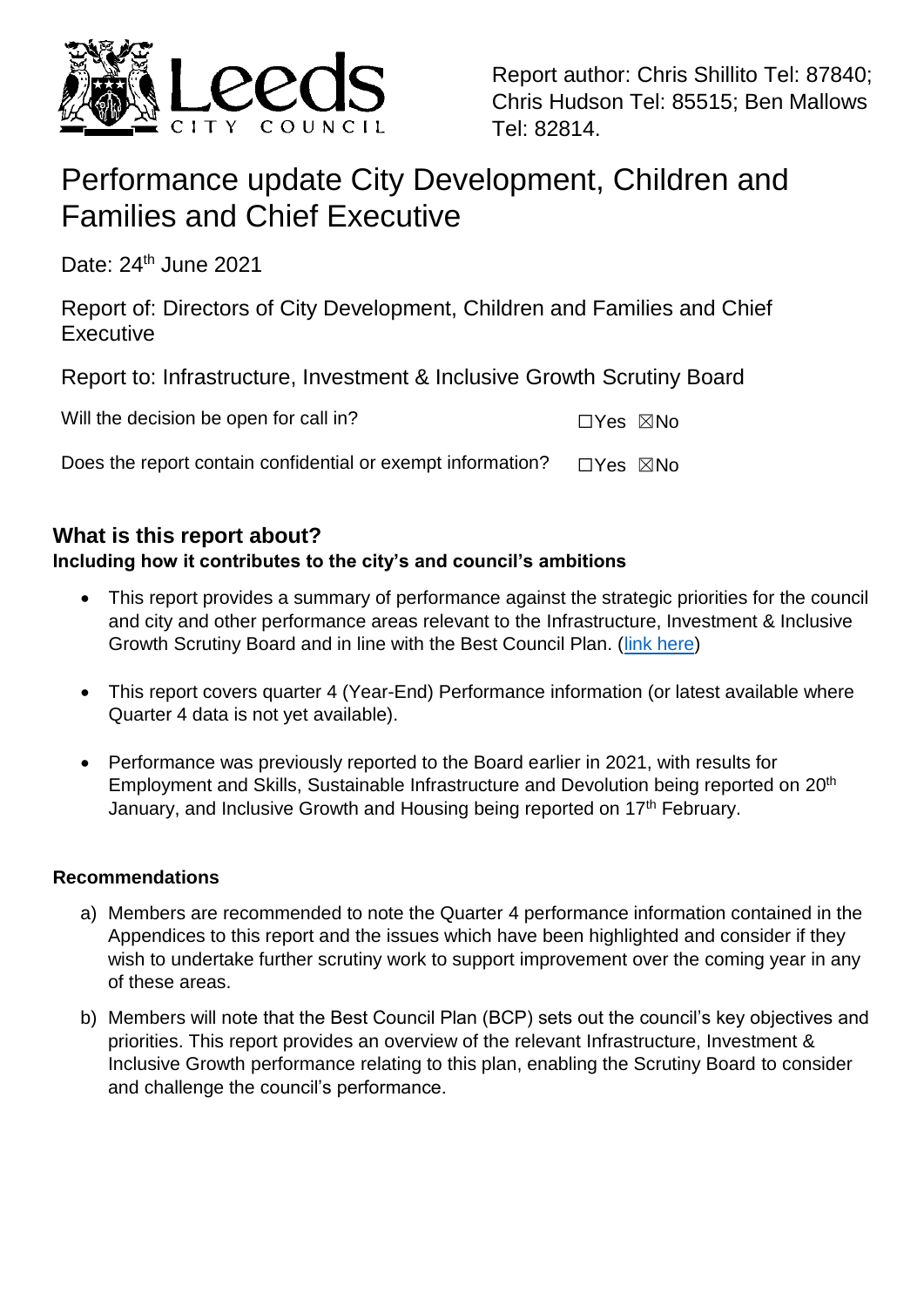#### **Why is the proposal being put forward?**

1 That members can consider the Quarter 4 performance information contained in the Appendices to this report and the issues which have been highlighted and consider if they wish to undertake further scrutiny work to support improvement over the coming year in any of these areas.

#### **What impact will this proposal have?**

| <b>Wards Affected:</b>            |      |     |
|-----------------------------------|------|-----|
| Have ward members been consulted? | ∏Yes | ⊠No |

2 This is an information report and not a decision report so it is not necessary to conduct an equality impact assessment. However, some of the data provided will link to wider issues of equality and diversity, and cohesion and integration, and there may be occasions when Scrutiny Board members will want to look more closely at these issues, and may request further information to inform their investigations.

#### **What consultation and engagement has taken place?**

3 This is an information report and as such does not need to be consulted on with the public. However, performance information is published on the council's website and is available to the public.

#### **What are the resource implications?**

4 There are no specific resource implications from this report, although some performance indicators relate to financial and other value for money aspects.

#### **What are the legal implications?**

5 Performance information is publicly available and are published on the council website. This report is an information update providing Scrutiny with a summary of performance for the strategic priorities within its remit and as such is not subject to call in.

#### **What are the key risks and how are they being managed?**

6 There is a comprehensive risk management process in the council to monitor and manage key risks.

#### **Does this proposal support the council's 3 Key Pillars?**

☒Inclusive Growth ☒Health and Wellbeing ☒Climate Emergency

7 This report supports the Council's 3 pillars by providing performance information for Infrastructure, Investment & Inclusive Growth that relates to the economic growth of a